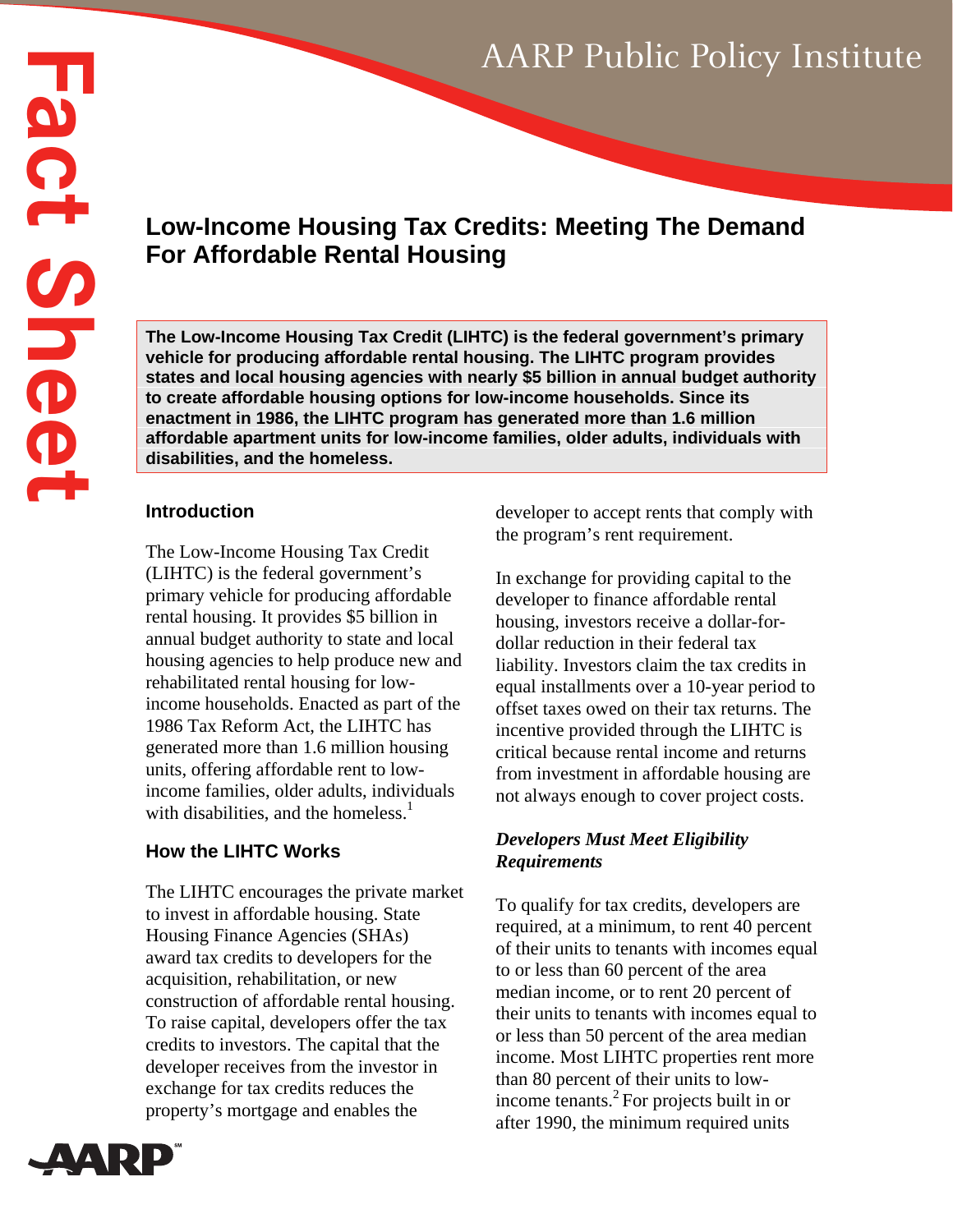must remain at the above levels for at least 30 years. Projects built before 1990 must comply with affordability requirements for 15 years. The rent on LIHTC units may not exceed 30 percent of the tenant's qualifying income.

The Internal Revenue Service (IRS) and SHAs jointly administer the LIHTC. The IRS issues an annual allocation of tax credit authority to SHAs using a formula that includes a credit ceiling. Although in 1986 Congress imposed a credit ceiling of \$1.25 per state population, it later modified the program and indexed the credit ceiling to inflation.

#### **The LIHTC and the Economic Crisis**

To address the current housing crisis and increase the affordability and accessibility of housing units, Congress passed the Housing and Economic Recovery Act of 2008 (HERA), which temporarily raised the LIHTC in each state to \$2.20 multiplied by the state population or \$2,325,000 for two years.<sup>3</sup>

However, even with HERA, states still faced major challenges as demand for tax credits among investors declined, making it difficult for developers to find the capital to build affordable housing and complete current projects. To address this concern, the 2009 American Recovery and Reinvestment Act created the Exchange and Tax Credit Assistance Program (TCAP).

The goal of TCAP is to fill the financing gaps caused by the credit markets and assist with completing stalled projects. TCAP allocated \$2.25 billion in grants to SHAs for capital investments in the LIHTC program (see table 1).

| <b>Table 1: The Exchange and Tax Credit</b>    |
|------------------------------------------------|
| <b>Assistance Program Allocations by State</b> |
| (\$ millions)                                  |

| <b>State</b> | <b>Funding</b> | <b>State</b>   | <b>Funding</b> |
|--------------|----------------|----------------|----------------|
| AK           | 5.49           | МT             | 7.81           |
| AL           | 31.9           | NC             | 52.1           |
| <b>AR</b>    | 20.4           | ND             | 4.86           |
| ${\bf AZ}$   | 32.3           | <b>NE</b>      | 11.3           |
| CA           | 326            | <b>NH</b>      | 8.26           |
| $\bf CO$     | 27.3           | NJ             | 61.2           |
| <b>CT</b>    | 26.1           | NM             | 13.8           |
| DC           | 11.6           | NV             | 15.1           |
| DE           | 6.60           | N <sub>Y</sub> | 252            |
| FL           | 101            | <b>OH</b>      | 83.4           |
| GA           | 54.4           | OK             | 25.7           |
| $\mathbf{H}$ | 9.86           | OR             | 27.3           |
| IA           | 18.9           | PA             | 95.0           |
| ID           | 8.75           | <b>PR</b>      | 42.6           |
| IL           | 94.6           | $\mathbf{R}$   | 11.9           |
| IN           | 38.0           | <b>SC</b>      | 25.3           |
| <b>KS</b>    | 17.1           | SD             | 5.40           |
| KY           | 31.6           | <b>TN</b>      | 39.0           |
| LA           | 39.3           | TX             | 148            |
| MA           | 59.6           | <b>UT</b>      | 11.6           |
| MD           | 31.7           | VA             | 44.2           |
| ME           | 10.6           | <b>VT</b>      | 5.41           |
| MI           | 63.9           | <b>WA</b>      | 43.0           |
| <b>MN</b>    | 28.4           | WI             | 35.5           |
| <b>MO</b>    | 38.6           | <b>WV</b>      | 16.5           |
| <b>MS</b>    | 21.8           | WY             | 4.84           |

Source: National Housing Trust

#### **Characteristics of Projects and Residents**

#### *Property Characteristics*

According to the Department of Housing and Urban Development (HUD), more than 16,754 projects and 1.2 million LIHTC units were placed in service from 1995 to 2006 (see figure 1).<sup>4</sup>

**Fact Sheet** Fact Sheet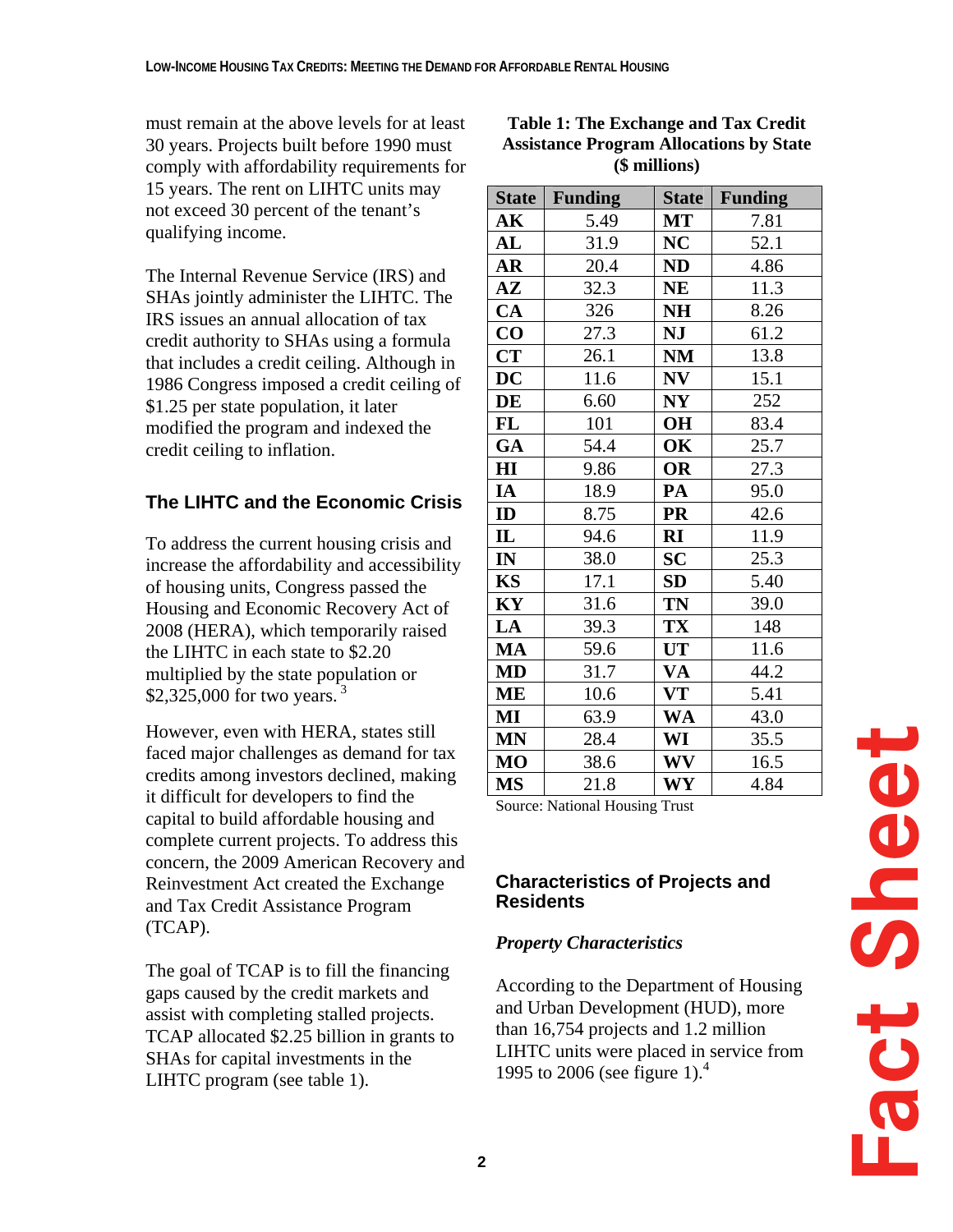

Approximately one-third of the projects had a nonprofit sponsor.<sup>5</sup> Half of LIHTC properties were located in central cities, and nearly two-fifths were in suburbs. In addition, 64 percent of these properties were new construction. Rehabilitation of an existing structure took place in 35 percent of the projects, while a combination of new construction and rehabilitation took place in only a small fraction of LIHTC properties.

## *Resident Characteristics*

In comparison to general or rental units, LIHTC units are highly concentrated in high-poverty areas and are more likely to be located in neighborhoods with a high proportion of minorities or female-headed households.<sup>6</sup>

Many households receive additional rental assistance to enable them to pay 30 percent of their qualifying income to live in their LIHTC units. For example, residents receiving tenant-based rental subsidies through the Housing Choice Voucher Program occupied 47 percent of LIHTC properties placed in service from 1995 through 2006.<sup>7</sup>

## **The LIHTC and Older Renters (Age 65+)**

The 2007 American Housing Survey (AHS) indicates a median household income for older renters of \$15,130. Analyses of data from the 2007 AHS indicate that roughly 70 percent of older renter households incurred "excessive expenditures" for housing (monthly housing costs in excess of 30 percent of income).

As a result of low incomes and high costs for housing, there is a high demand for affordable housing among older renters. Although approximately 28 percent of LIHTC properties are intended primarily for older persons, $\frac{8}{3}$  the supply of LIHTC units is insufficient to meet the demand. Consequently, older persons encounter long waiting lists and low vacancy rates for LIHTC units.<sup>9</sup>

# **Conclusion**

As the population ages and some LIHTC properties approach the end of their 30 year affordability requirement, the program must consider ways to address the increasing need for affordable rental housing, particularly for older adults who overwhelmingly prefer to age and receive services in the community. To meet the needs of older adults, Congress should modify the LIHTC to provide greater flexibility in the development of housing projects with supportive services and incentives that encourage the creation of affordable housing in neighborhoods located near transit and other important amenities.

States can also make structural modifications in the LIHTC program by incorporating meaningful requirements that address housing accessibility and